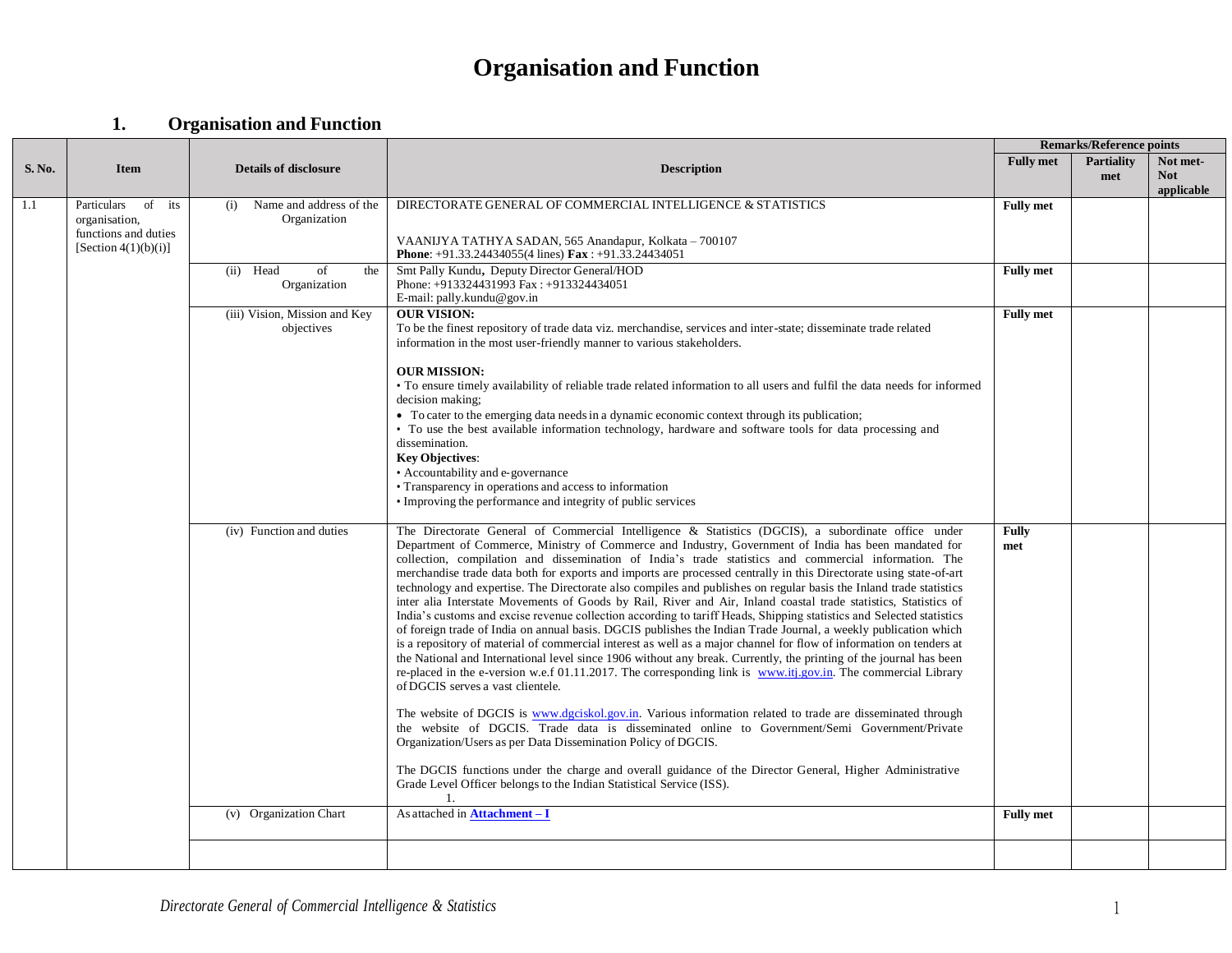|        |                                                                                   |                                                                                                                                                                                                                    |                                                                                                                                                                                                                                                                                                                                                                                                                                                                                                                                                                                                                                                                                                                                                                                                                                                                                                                                                                                                                                                                                                                                                                                                                                                                                                                                                                                                                                                                                                                                                                                                                                                                                                                                                                  | <b>Remarks/Reference points</b> |                          |                                      |  |  |
|--------|-----------------------------------------------------------------------------------|--------------------------------------------------------------------------------------------------------------------------------------------------------------------------------------------------------------------|------------------------------------------------------------------------------------------------------------------------------------------------------------------------------------------------------------------------------------------------------------------------------------------------------------------------------------------------------------------------------------------------------------------------------------------------------------------------------------------------------------------------------------------------------------------------------------------------------------------------------------------------------------------------------------------------------------------------------------------------------------------------------------------------------------------------------------------------------------------------------------------------------------------------------------------------------------------------------------------------------------------------------------------------------------------------------------------------------------------------------------------------------------------------------------------------------------------------------------------------------------------------------------------------------------------------------------------------------------------------------------------------------------------------------------------------------------------------------------------------------------------------------------------------------------------------------------------------------------------------------------------------------------------------------------------------------------------------------------------------------------------|---------------------------------|--------------------------|--------------------------------------|--|--|
| S. No. | Item                                                                              | <b>Details of disclosure</b>                                                                                                                                                                                       | <b>Description</b>                                                                                                                                                                                                                                                                                                                                                                                                                                                                                                                                                                                                                                                                                                                                                                                                                                                                                                                                                                                                                                                                                                                                                                                                                                                                                                                                                                                                                                                                                                                                                                                                                                                                                                                                               | <b>Fully met</b>                | <b>Partiality</b><br>met | Not met-<br><b>Not</b><br>applicable |  |  |
|        |                                                                                   | vi) Any other details-the genesis,<br>inception, formation of the<br>department and the HODs from<br>time to time as well as the<br>committees/<br>Commissions<br>constituted from time to time have<br>been dealt | As per schedule -I of Delegation of financial Powers Smt. Pally Kundu, Deputy Director General is the de-facto Head<br>of Department w.e.f 1 <sup>st</sup> January. 2021.                                                                                                                                                                                                                                                                                                                                                                                                                                                                                                                                                                                                                                                                                                                                                                                                                                                                                                                                                                                                                                                                                                                                                                                                                                                                                                                                                                                                                                                                                                                                                                                        | <b>Fully met</b>                |                          |                                      |  |  |
| 1.2    | Power and duties of<br>officers and<br>its<br>employees<br>[Section 4(1) (b)(ii)] | (i) Powers<br>duties of<br>and<br>(administrative,<br>officers<br>financial and judicial)                                                                                                                          | <b>Director General:</b> Director General (HAG Level & ISS cadre) is the administrative and technical head of this<br>Directorate. He is solely responsible on all matters of policy and administration and his responsibility is complete<br>and undivided. The Directorate discharges its functions under the guidance of the DG.<br>Deputy Director General/Economic Adviser: SAG level officers of ISS/IES cadre are in charge of Divisions<br>and work under overall guidance of Director General.<br>Directors/Joint Director (NFSG/JAG level & ISS/IES cadre) work under the guidance and supervision of<br>DDG/EA. They supervision the work of the Divisions and are responsible for discharge of assigned work of the<br>Divisions by associating other officers and staffs of the Divisions.                                                                                                                                                                                                                                                                                                                                                                                                                                                                                                                                                                                                                                                                                                                                                                                                                                                                                                                                                          | Fully<br>met                    |                          |                                      |  |  |
|        |                                                                                   |                                                                                                                                                                                                                    | Deputy Director/Assistant Director the Branch officer of the Division and control both in regard to discharge of<br>assigned work and maintenance of discipline.<br><b>Deputy Director (Admin):</b> Is responsible for all administrative work and Branch officer of all administrative<br>sections.<br>Assistant Director (Official Language): - Is responsible for supervision of Hindi Unit of the Directorate.<br>Assistant Library & Information officer: - Is responsible for supervision of day to day running, maintenance of<br>Library of this Directorate.                                                                                                                                                                                                                                                                                                                                                                                                                                                                                                                                                                                                                                                                                                                                                                                                                                                                                                                                                                                                                                                                                                                                                                                            |                                 |                          |                                      |  |  |
|        |                                                                                   | Power and duties of other<br>(ii)<br>employees                                                                                                                                                                     | Senior P.A:- Senior P.A to Director General performs works of routine nature like mailing correspondence,<br>filing papers, making an appointment, arranging meeting and collection information for Director General.<br><b>Stenographer:</b> Is involved in taking dictation in shorthand and its transcription, maintaining proper order of the<br>files/ papers required to be retained by the Officer and keeping a note of the movement of files, passed by his<br>officer.<br>Senior Translator/Junior Translator: - Performs translation from Hindi to English and vice-versa of the<br>documents under section 3(3) of Official Language Act and other rules and assists HOO in implementation of<br>Official Language Policy of the Indian Union in the Directorate.<br>Statistical Officer: Responsible for supervision and monitor the work assigned to the Senior Investigators, DPAs<br>for scrutiny, checking of trade data and finalization of trade data before release. They also supervise the work<br>relating to receipt, data entry etc. in the Division.<br><b>Office Superintendent:</b> Performs duties related to distribution and monitoring of work among the staff of the<br>assigned Section of Administration, scrutinizes the work of the dealing hand, submits the case to the appropriate<br>higher officer and maintains discipline in the Section.<br>Senior Investigator: Manual DTRs management receipts, entry & supervision etc.<br>Assistant: - Assistant works under the guidance and supervision of the Office Superintendent. Their work relates<br>to drafting/noting of matters to be disposed of.<br>Upper Division Clerk:- UDC works under the supervision of the Assistant. Their work relates to preparation of | <b>Fully</b><br>met             |                          |                                      |  |  |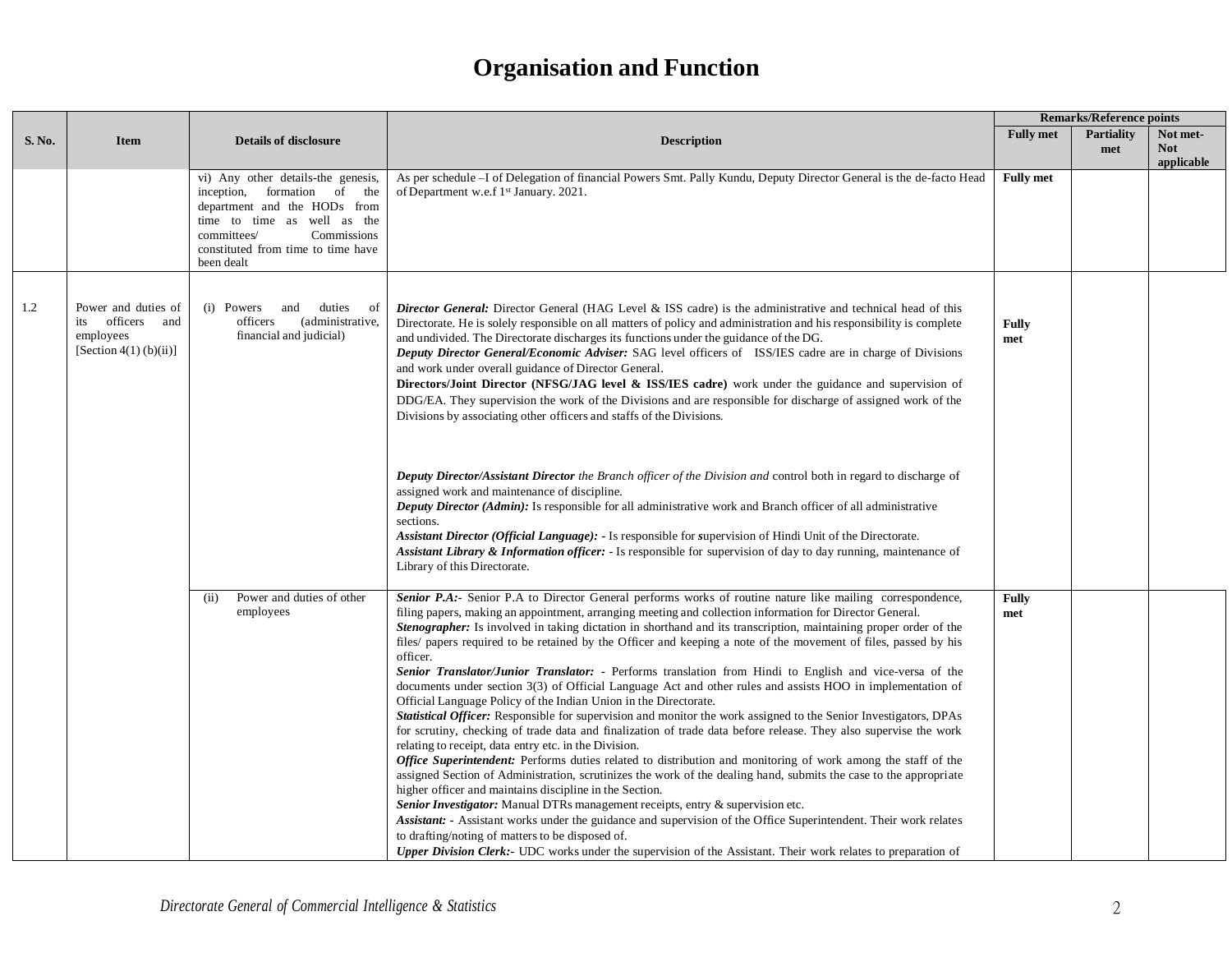|               |                                                     |                                                                                 |                                                                                                                                                                                                                                                                                                                                                                                                                                                                                                                                                                                                                                                                                                                                                                                                                                                                                                                            | <b>Remarks/Reference points</b> |                          |                                      |  |  |
|---------------|-----------------------------------------------------|---------------------------------------------------------------------------------|----------------------------------------------------------------------------------------------------------------------------------------------------------------------------------------------------------------------------------------------------------------------------------------------------------------------------------------------------------------------------------------------------------------------------------------------------------------------------------------------------------------------------------------------------------------------------------------------------------------------------------------------------------------------------------------------------------------------------------------------------------------------------------------------------------------------------------------------------------------------------------------------------------------------------|---------------------------------|--------------------------|--------------------------------------|--|--|
| <b>S. No.</b> | <b>Item</b>                                         | <b>Details of disclosure</b>                                                    | <b>Description</b>                                                                                                                                                                                                                                                                                                                                                                                                                                                                                                                                                                                                                                                                                                                                                                                                                                                                                                         | <b>Fully met</b>                | <b>Partiality</b><br>met | Not met-<br><b>Not</b><br>applicable |  |  |
|               |                                                     |                                                                                 | draft with a brief note and disposal of routine cases.<br>Data Processing Assistant: DPA works under the supervision of the Senior Investigator/Statistical Officer. Their<br>work relates to Data entry, scrutiny of trade data.<br>Lower Division Clerk: - Lower Division Clerk are entrusted with work of routine nature like registration of Dak,<br>maintenance of Section Diary, File Register, typing and submission of routine and simple drafts.<br>Multi-Tasking Staff: They are responsible for physical maintenance of records of the Section, General<br>cleanliness & upkeep of the Section/Unit, carrying of files & other papers to officers/sections/Divisions,<br>photocopying, sending of FAX etc. and other non-clerical work in the Section/Unit. They also assist in the<br>routine office work like diary, dispatch etc.                                                                            |                                 |                          |                                      |  |  |
|               |                                                     | Rules/ orders under which<br>(iii)<br>powers and duty are derived<br>and        | Powers and duty are derived as per GOI's Business Allocation Manual                                                                                                                                                                                                                                                                                                                                                                                                                                                                                                                                                                                                                                                                                                                                                                                                                                                        | <b>Fully</b> met                |                          |                                      |  |  |
|               |                                                     | Exercised<br>(iv)                                                               | Powers and duty are derived as per GOI's Business Allocation Manual                                                                                                                                                                                                                                                                                                                                                                                                                                                                                                                                                                                                                                                                                                                                                                                                                                                        | <b>Fully met</b>                |                          |                                      |  |  |
|               |                                                     | Work allocation<br>(v)                                                          | Made internally on the basis of GOI's Business Allocation Manual and sanctioned strength at various level                                                                                                                                                                                                                                                                                                                                                                                                                                                                                                                                                                                                                                                                                                                                                                                                                  | <b>Fully met</b>                |                          |                                      |  |  |
| 1.3           | Procedure followed<br>in decision making<br>process | Process of decision making<br>(i)<br>Identify key<br>decision-<br>making points | On file through noting and approval of the higher authority                                                                                                                                                                                                                                                                                                                                                                                                                                                                                                                                                                                                                                                                                                                                                                                                                                                                | <b>Fully</b> met                |                          |                                      |  |  |
|               | [Section $4(1)(b)(iii)$ ]                           | Final<br>decision-making<br>(ii)<br>authority                                   | Director General                                                                                                                                                                                                                                                                                                                                                                                                                                                                                                                                                                                                                                                                                                                                                                                                                                                                                                           | <b>Fully</b> met                |                          |                                      |  |  |
|               |                                                     | Related provisions, acts,<br>(iii)<br>rules etc.                                | Not applicable                                                                                                                                                                                                                                                                                                                                                                                                                                                                                                                                                                                                                                                                                                                                                                                                                                                                                                             | <b>Fully</b> met                |                          |                                      |  |  |
|               |                                                     | (iv) Time limit for taking a<br>decision, if any                                | Instant unless otherwise specified.                                                                                                                                                                                                                                                                                                                                                                                                                                                                                                                                                                                                                                                                                                                                                                                                                                                                                        | <b>Fully</b> met                |                          |                                      |  |  |
|               |                                                     | (v) Channel of supervision and<br>accountability                                | <b>Technical Activity:</b><br>$\overrightarrow{DPA}$ (entry level) $\rightarrow$ Senior Investigator $\rightarrow$ Statistical Officer (Group 'B' Gazetted) $\rightarrow$ Assistant Director (Group<br>'A') $\rightarrow$ Deputy Director (Group 'A') $\rightarrow$ Junior Administrative Grade (Group 'A') $\rightarrow$ Senior Administrative Grade<br>(Group 'A') $\rightarrow$ Higher Administrative Grade (Group 'A')/Director General<br><b>Administrative Activity:</b><br>Lower Division Clerk >Upper Division Clerk >Assistant >Superintendent (Group 'B' Gazetted) >Head of<br>Office/Deputy Director(Admin)→ Head of the Department→Director General<br><b>RTI Cell:</b><br>DPA->Senior Investigator->Statistical Officer (Group 'B' Gazetted)->CPIO (Deputy Director Group<br>$(A') \rightarrow$ Appellate Authority/Director<br>Overall In-charge of DGCIS: Director General/HAG (Additional Secretary Level) | <b>Fully met</b>                |                          |                                      |  |  |
| 1.4           | Norms for discharge<br>of functions                 | Nature of functions/services<br>(i)<br>offered                                  | Compilation and dissemination of Merchandize Trade Statistics of India                                                                                                                                                                                                                                                                                                                                                                                                                                                                                                                                                                                                                                                                                                                                                                                                                                                     | <b>Fully met</b>                |                          |                                      |  |  |
|               | [Section $4(1)(b)(iv)$ ]                            | Norms/standards<br>(ii)<br>for<br>functions/<br>service<br>delivery             | Release of Merchandize Trade Statistics of India as per released calendar of the Directorate                                                                                                                                                                                                                                                                                                                                                                                                                                                                                                                                                                                                                                                                                                                                                                                                                               | <b>Fully met</b>                |                          |                                      |  |  |
|               |                                                     | Process by which these<br>(iii)<br>can be<br>services<br>accessed               | Merchandize Trade Statistics of India is disseminated online through portal                                                                                                                                                                                                                                                                                                                                                                                                                                                                                                                                                                                                                                                                                                                                                                                                                                                | <b>Fully met</b>                |                          |                                      |  |  |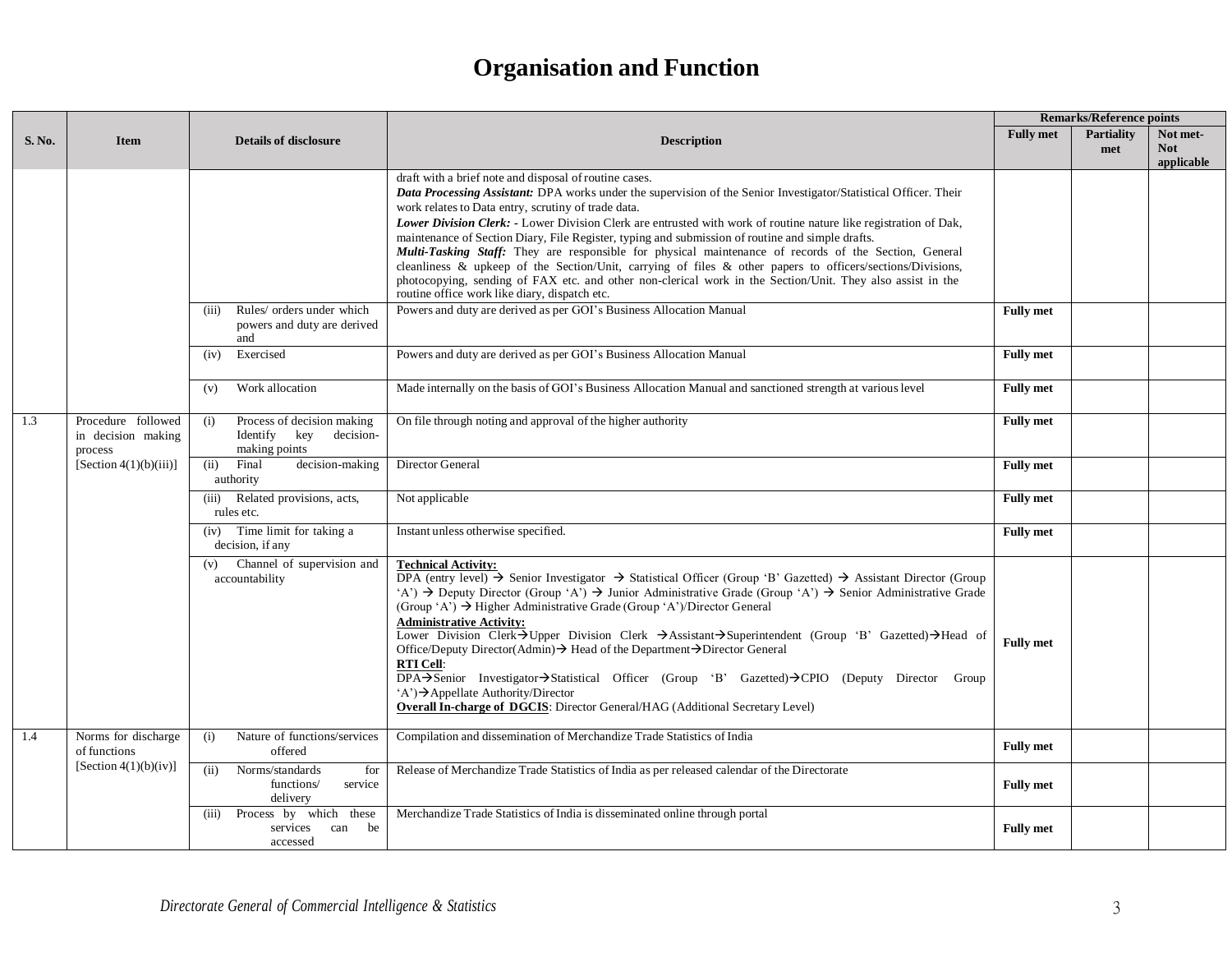|        |                                                                                                                                                    |                                                                                |                                                                                                                                                                                                                                                                                                                   |                  | <b>Remarks/Reference points</b> |                                      |
|--------|----------------------------------------------------------------------------------------------------------------------------------------------------|--------------------------------------------------------------------------------|-------------------------------------------------------------------------------------------------------------------------------------------------------------------------------------------------------------------------------------------------------------------------------------------------------------------|------------------|---------------------------------|--------------------------------------|
| S. No. | <b>Item</b>                                                                                                                                        | <b>Details of disclosure</b>                                                   | <b>Description</b>                                                                                                                                                                                                                                                                                                | <b>Fully met</b> | <b>Partiality</b><br>met        | Not met-<br><b>Not</b><br>applicable |
|        |                                                                                                                                                    | Time-limit for achieving the<br>(iv)<br>targets                                | Monthly trade statistics at customs tariff line is released within 30 days.                                                                                                                                                                                                                                       | <b>Fully met</b> |                                 |                                      |
|        |                                                                                                                                                    | Process of redress<br>of<br>(v)<br>grievances                                  | Through Grievance Redressal System                                                                                                                                                                                                                                                                                | <b>Fully met</b> |                                 |                                      |
| 1.5    | Rules, regulations,<br>instructions manual<br>and records<br>for                                                                                   | Title and nature of the<br>(i)<br>record/<br>manual<br>/instruction.           | DGCIS Trade Data Compilers' Manual                                                                                                                                                                                                                                                                                | <b>Fully met</b> |                                 |                                      |
|        | discharging<br>functions<br>[Section $4(1)(b)(v)$ ]                                                                                                | List of Rules, regulations,<br>(ii)<br>instructions<br>manuals<br>and records. | IMTS 2010 manual of United Nations Statistics Division (UNSD) is followed to compile International Merchandize<br><b>Trade Statistics.</b>                                                                                                                                                                        | <b>Fully met</b> |                                 |                                      |
|        |                                                                                                                                                    | Acts/Rules manuals etc.<br>(iii)                                               | <b>GOI Business Allocation Manual</b>                                                                                                                                                                                                                                                                             | <b>Fully met</b> |                                 |                                      |
|        |                                                                                                                                                    | Transfer policy and transfer<br>(iv)<br>orders                                 | All Group 'A' posts, except DM (Operation), AD (OL) and DD (Admin) are Cadre (ISS and IES) posts and<br>transfer/posting are managed by the Cadre Controlling Authority. For other employees, it is done through an Internal<br>Committee on Departmental Transfer Committee and as per requirement, vacancy etc. | <b>Fully met</b> |                                 |                                      |
| 1.6    | of<br>Categories<br>documents held by<br>the authority under<br>its control<br>[Section $4(1)(b)$ (vi)]                                            | (i) Categories of documents                                                    | IMTS 2010 manual and its amendments are downloaded from UNSD website for its regular use in DGCIS along with<br>DGCIS Trade Data Compilers' Manual.                                                                                                                                                               | <b>Fully met</b> |                                 |                                      |
|        |                                                                                                                                                    | (ii) Custodian of<br>documents/categories                                      | DGCIS Trade Data Compilers' Manual is an internal manual. The owner of IMTS 2010 Manual is UNSD                                                                                                                                                                                                                   | <b>Fully met</b> |                                 |                                      |
| 1.7    | Councils,<br>Boards,<br>Committees<br>and<br><b>Bodies</b><br>other<br>constituted as part of<br>the Public Authority<br>[Section<br>4(1)(b)(viii) | Name<br>of<br>Boards,<br>(i)<br>Council, Committee etc.                        | This office is a sub-ordinate office under Ministry of Commerce & Industry. There is no Board, Council, committee<br>etc. under this office.                                                                                                                                                                      | <b>Fully met</b> |                                 |                                      |
|        |                                                                                                                                                    | (ii)<br>Composition                                                            |                                                                                                                                                                                                                                                                                                                   |                  |                                 |                                      |
|        |                                                                                                                                                    | Dates<br>from<br>which<br>(iii)<br>constituted                                 |                                                                                                                                                                                                                                                                                                                   |                  |                                 |                                      |
|        |                                                                                                                                                    | Term/Tenure<br>(iv)                                                            |                                                                                                                                                                                                                                                                                                                   |                  |                                 |                                      |
|        |                                                                                                                                                    | Powers and functions<br>(v)                                                    |                                                                                                                                                                                                                                                                                                                   |                  |                                 |                                      |
|        |                                                                                                                                                    | Whether their meetings<br>(vi)<br>are open to the public?                      |                                                                                                                                                                                                                                                                                                                   |                  |                                 |                                      |
|        |                                                                                                                                                    | Whether the minutes of<br>(vii)<br>the meetings are open to<br>the public?     |                                                                                                                                                                                                                                                                                                                   |                  |                                 |                                      |
|        |                                                                                                                                                    | Place where the minutes<br>(viii)<br>if open to the public are<br>available?   |                                                                                                                                                                                                                                                                                                                   |                  |                                 |                                      |
|        |                                                                                                                                                    |                                                                                |                                                                                                                                                                                                                                                                                                                   |                  |                                 |                                      |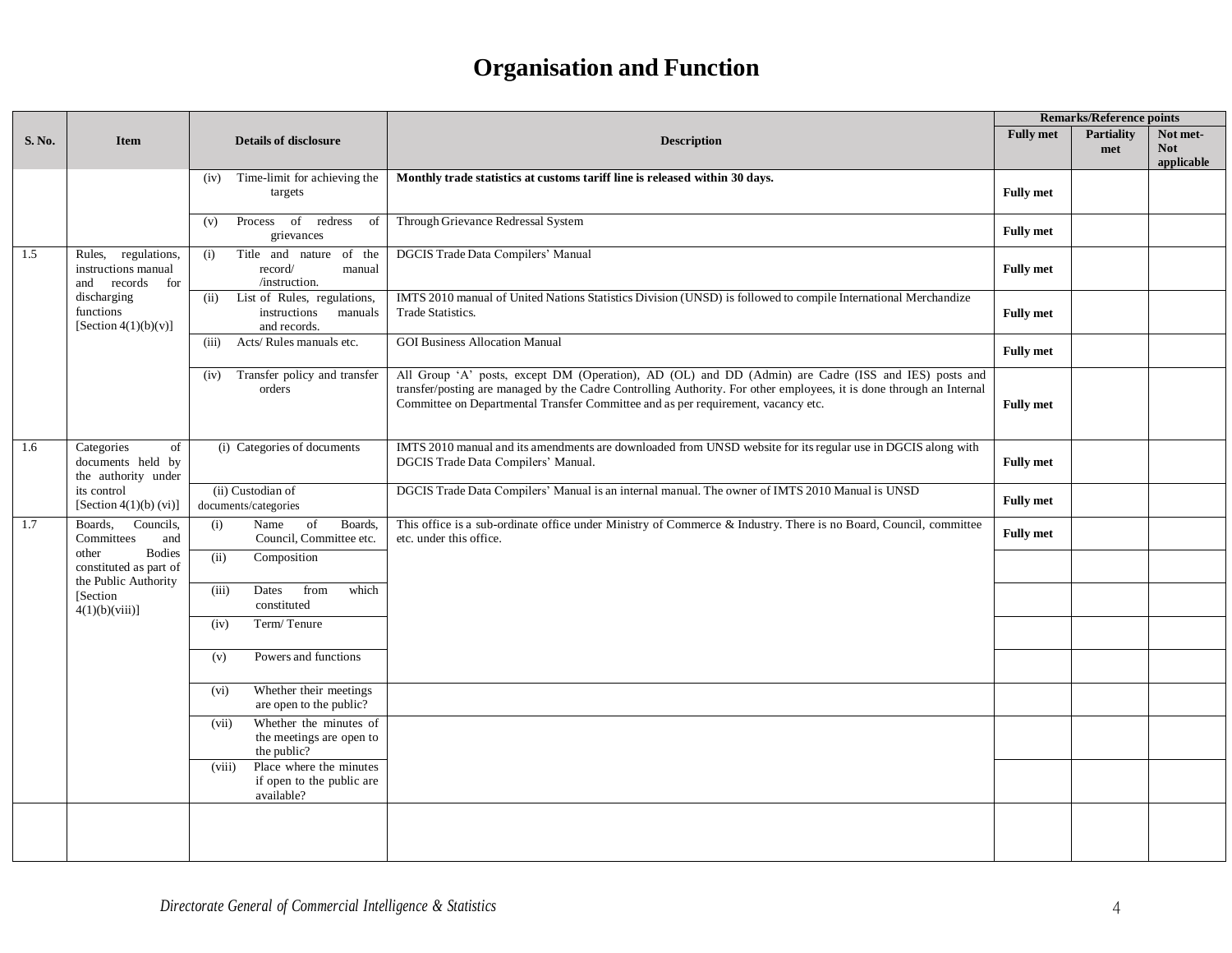|        |                                        |                                             |                         |                              |                                      | <b>Remarks/Reference points</b>                                                 |                                      |  |  |
|--------|----------------------------------------|---------------------------------------------|-------------------------|------------------------------|--------------------------------------|---------------------------------------------------------------------------------|--------------------------------------|--|--|
| S. No. | <b>Item</b>                            | <b>Details of disclosure</b>                |                         |                              | <b>Fully met</b>                     | <b>Partiality</b><br>met                                                        | Not met-<br><b>Not</b><br>applicable |  |  |
|        |                                        | Name and designation<br>(i)                 |                         | <b>List of the Officers:</b> |                                      |                                                                                 |                                      |  |  |
| 1.8    | Directory of officers<br>and employees | (ii)                                        | SI.<br>No               | Name                         | Designation                          | Contact Telephone Number/Fax/E-mail                                             | <b>Fully met</b>                     |  |  |
|        | [Section $4(1)$ (b)<br>(ix)]           | (iii)                                       |                         | Smt Pally Kundu              | Dy. Director<br>General/HOD          | Tel: 2443-1983(Off),<br>Mobile: 9903764724<br>E-mail: pally.kundu@gov.in        |                                      |  |  |
|        |                                        | $(iv)$ Telephone,<br>fax<br>and<br>email ID | 2                       | Shri Atanu Kumar Chowdhury   | Dy. Director General                 | Tel: 2443-4059(Off),<br>Mobile: 9830503690<br>E-mail: ak.chowdhury@gov.in       |                                      |  |  |
|        |                                        |                                             | $\overline{\mathbf{3}}$ | Shri Saikat Sarkar           | Economic Advisor                     | Tel: 24432014(Off),<br>Mobile: 9432642428<br>E-mail:saikat.dgcis@nic.in         |                                      |  |  |
|        |                                        |                                             | $\overline{4}$          | Smt. Debanjana Dutta         | <b>Deputy Director</b><br>General    | Tel:033-24434054 (Office)<br>Mob:9811757997<br>E-mail: debanjana.d@gov.in       |                                      |  |  |
|        |                                        |                                             | 5                       | Shri Sudipta Bhattacharya    | Director                             | Tel: 22434055 Extn-417<br>Mob:9339869544<br>E-mail:b.sudipta.dgcis@gov.in       |                                      |  |  |
|        |                                        |                                             | 6                       | Shri Subhojit Roy            | Director                             | Tel: 22434055 Extn.229<br>Mob: 9903190683<br>E-mail: subhajitroy_in@yahoo.co.in |                                      |  |  |
|        |                                        |                                             | $7\overline{ }$         | Sri Pramod Kumar             | Joint Director (Satellite<br>Office) | Mob:<br>E-Mail:k.pramod@nic.in                                                  |                                      |  |  |
|        |                                        |                                             | 8                       | Shri Avishek Poddar          | Joint Director                       | Tel: 22434055 Extn-420<br>Mob: 8017379377<br>Email: avishek.podder@gov.in       | Fully met                            |  |  |
|        |                                        |                                             | 9                       | Smt. Lopa Banerjee           | Joint Director                       | Tel: 22434055<br>Mob:8908817335<br>E-Mail:lopa.banerjee@nic.in                  |                                      |  |  |
|        |                                        |                                             | 10                      | Smt. Madhura Chakraborty     | <b>Deputy Director</b>               | Tel:22434055<br>Mob:8860570648<br>E-mail: madhura.roy@gov.in                    |                                      |  |  |
|        |                                        | 11<br>12                                    |                         | Shri Srijan Acharya          | <b>Deputy Director</b>               | Tel:22434055<br>Mob:9873725055<br>E-mail: s.acharya.dgcis@gov.in                |                                      |  |  |
|        |                                        |                                             |                         | Shri Piyush Kumar Singh      | <b>Deputy Director</b>               | Tel:22434055<br>Mob:8095627306<br>E-mail: piyushkmr.singh $88@$ gov.in          |                                      |  |  |
|        |                                        |                                             | 13                      | Shri Biplab Sarkar           | Deputy Director                      | Tel:22434055<br>Mob:8670327205<br>E-mail:biplab.sarkar89@gov.in                 |                                      |  |  |
|        |                                        |                                             | 14                      | Shri Souvik Naskar           | Deputy Director                      | Tel:22434055<br>Mob:9831370197<br>E-mail: naskar.souvik@gov.in                  |                                      |  |  |
|        |                                        |                                             | 15                      | Shri Manish Kumar            | Deputy Director                      | Tel:22434055<br>Mob:9711459895<br>E-mail: kmr.manish@gov.in                     |                                      |  |  |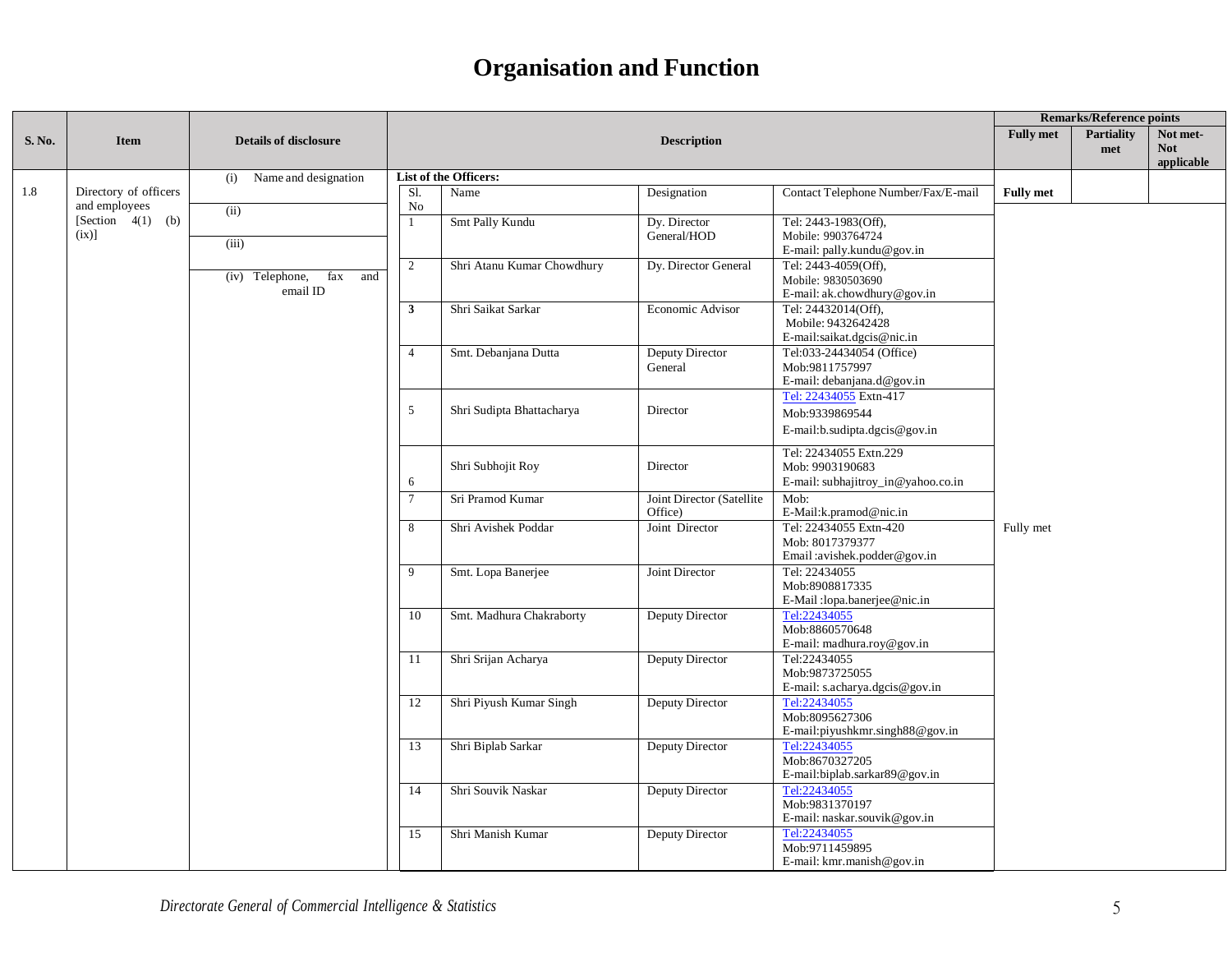|        |                                                                                           |                                                                                                                                                                                                                                                                   |                                                                                                                                                                                                                                                                                                                                                                              |                                                                                |  | <b>Remarks/Reference points</b>                                                   |                                                                                                                              |                  |                          |                                      |
|--------|-------------------------------------------------------------------------------------------|-------------------------------------------------------------------------------------------------------------------------------------------------------------------------------------------------------------------------------------------------------------------|------------------------------------------------------------------------------------------------------------------------------------------------------------------------------------------------------------------------------------------------------------------------------------------------------------------------------------------------------------------------------|--------------------------------------------------------------------------------|--|-----------------------------------------------------------------------------------|------------------------------------------------------------------------------------------------------------------------------|------------------|--------------------------|--------------------------------------|
| S. No. | <b>Item</b>                                                                               | <b>Details of disclosure</b>                                                                                                                                                                                                                                      |                                                                                                                                                                                                                                                                                                                                                                              |                                                                                |  | <b>Description</b>                                                                |                                                                                                                              | <b>Fully met</b> | <b>Partiality</b><br>met | Not met-<br><b>Not</b><br>applicable |
|        |                                                                                           |                                                                                                                                                                                                                                                                   | Tel:22434055<br>16<br>K. S. Santhalingam<br>Deputy Director<br>Mob:<br>E-Mail: santhalingam.s@gov.in<br>Tel:22434055<br>17<br>Shri Shyamsundar Parui<br><b>Assistant Director</b><br>Mob:8750907772<br>E-mail: shyam.parui@gov.in<br>List of the Employees: http://www.dgciskol.gov.in/writereaddata/Downloads/202206131451081DIRECTORY OF<br><b>STAFF AS ON31032022.pdf</b> |                                                                                |  |                                                                                   |                                                                                                                              |                  |                          |                                      |
| 1.09   | Monthly<br>Remuneration<br>received by officers<br>employees<br>&<br>including system of  | (i) List of employees with<br>Gross<br>monthly<br>remuneration                                                                                                                                                                                                    |                                                                                                                                                                                                                                                                                                                                                                              |                                                                                |  | http://www.dgciskol.gov.in/writereaddata/Downloads/20220616155342REMUNERATION.pdf |                                                                                                                              | Fully met        |                          |                                      |
|        | compensation<br>[Section 4(1) (b) $(x)$                                                   | System of compensation<br>(ii)<br>as provided in its<br>regulations                                                                                                                                                                                               | Not Applicable                                                                                                                                                                                                                                                                                                                                                               |                                                                                |  |                                                                                   |                                                                                                                              | Fully met        |                          |                                      |
| 1.10   | designation<br>Name,<br>and other particulars<br>of<br>public<br>information officers     | Name and designation of<br>(i)<br>the public information<br>officer (PIO), Assistant<br>Public Information (s) $\&$<br><b>Appellate Authority</b><br>[Section $4(1)$ (b)<br>Address.<br>telephone<br>(ii)<br>numbers and email ID of<br>each designated official. | <b>NAME</b><br>Shri Shyam                                                                                                                                                                                                                                                                                                                                                    | <b>DESIGNA</b><br><b>TION</b><br>Assistant                                     |  | ADDRESS WITH PHONE NO., FAX AND E-MAIL                                            | DGCIS, Vanijya Tathya Sadan, 565, ANANDAPUR, KOLKATA – 700107.                                                               |                  |                          |                                      |
|        | $(xvi)$ ]                                                                                 |                                                                                                                                                                                                                                                                   | Sundar Parui                                                                                                                                                                                                                                                                                                                                                                 | Director<br>and CPIO                                                           |  | E-mail: shyam.parui@gov.in                                                        | Phone - 03324434055/24434056/57 (Ext-210) Fax 033-22434051                                                                   |                  |                          |                                      |
|        |                                                                                           |                                                                                                                                                                                                                                                                   | Shri Srijan<br>Acharya                                                                                                                                                                                                                                                                                                                                                       | Deputy<br>Director<br>and<br>Alternate<br>CPIO in<br>absence of<br><b>CPIO</b> |  | E-mail: s.acharyadgcis@gov.in                                                     | DGCIS, Vanijya Tathya Sadan, 565, ANANDAPUR, KOLKATA - 700107.<br>Phone - 03324434055/24434056/57 (Ext-226) Fax 033-24434051 | Fully met        |                          |                                      |
|        |                                                                                           |                                                                                                                                                                                                                                                                   | Shri Sudipta<br>Bhattacharya                                                                                                                                                                                                                                                                                                                                                 | Director<br>and<br>Appellate<br>Authority                                      |  | E-mail: b.sudipta.dgcis@gov.in                                                    | DGCIS, Vanijya Tathya sadan, 565, ANANDAPUR, KOLKATA – 700107<br>Phone - 03324434055/24434056/57 (Ext-419) Fax 033-24434051  |                  |                          |                                      |
| 1.11   | No. of employees<br>against<br>whom<br>Disciplinary action<br>has been proposed/<br>taken | No. of employees against whom<br>disciplinary action has been<br>Pending for<br>(i)<br>Minor<br>penalty or major<br>penalty<br>proceedings                                                                                                                        | NO                                                                                                                                                                                                                                                                                                                                                                           |                                                                                |  |                                                                                   |                                                                                                                              | Fully met        |                          |                                      |